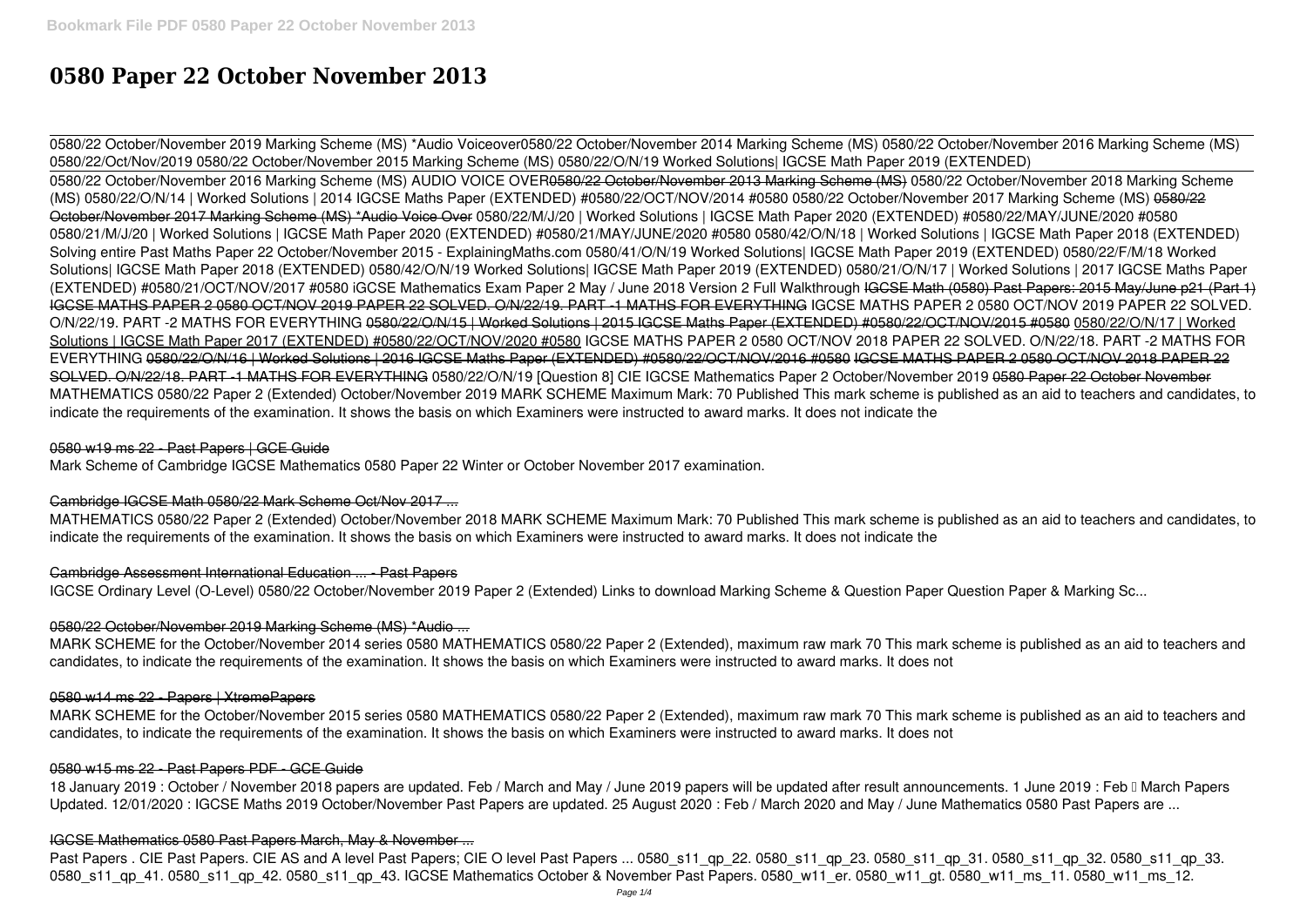0580 w11 ms 13 ...

MARK SCHEME for the October/November 2015 series 0580 MATHEMATICS 0580/41 Paper 4 (Extended), maximum raw mark 130 ... Page 2 Mark Scheme Syllabus Paper Cambridge IGCSE I October/November 2015 0580 41 ... or M2 for [XY 2 =] 452 + 222 + 12 soi by 2 653 or M1 for 45 2 + 222 oe or 452 + 12 oe or 122 + 22 oe

## IGCSE Mathematics 2011 Past Papers - CIE Notes

## 0580 w15 ms 41 - Past Papers PDF - GCE Guide

MARK SCHEME for the October/November 2012 series 0580 MATHEMATICS 0580/43 Paper 4 (Extended), maximum raw mark 130 This mark scheme is published as an aid to teachers and candidates, to indicate the requirements of the examination. It shows the basis on which Examiners were instructed to award marks. It does not

#### 0580 w12 ms 43 - Papers

MARK SCHEME for the October/November 2009 question paper for the guidance of teachers 0580 MATHEMATICS 0580/22 Paper 22 (Extended), maximum raw mark 70 This mark scheme is published as an aid to teachers and candidates, to indicate the requirements of the examination. It shows the basis on which Examiners were instructed to award marks. It does not

## MARK SCHEME for the October/November 2009 question paper ...

IGCSE Ordinary Level (O-Level)0580/42 October/November 2018 Paper 4 (Extended) Links to download Marking Scheme & Question PaperQuestion Paper: https://drive...

## 0580/42 October/November 2018 Marking Scheme (MS) - YouTube

MATHEMATICS 0580/11 Paper 1 (Core) October/November 2019 MARK SCHEME Maximum Mark: 56 Published This mark scheme is published as an aid to teachers and candidates, to indicate the requirements of the examination. It shows the basis on which Examiners were instructed to award marks. It does not indicate the

#### 0580 w19 ms 11 - CIE Notes

June 2019 Question Paper 31 (PDF, 1MB) June 2019 Mark Scheme 31 (PDF, 189KB) June 2018 Question Paper 21 - Large Print Bold (PDF, 2MB) June 2018 Insert 21 - Large Print Bold (PDF, 1014KB) June 2019 Question Paper 11 (PDF, 1MB) June 2019 Mark Scheme 11 (PDF, 183KB) June 2019 Question Paper 21 (PDF, 1MB) June 2019 Mark Scheme 21 (PDF, 193KB)

## Cambridge IGCSE Mathematics (0580)

MARK SCHEME for the October/November 2015 series 0580 MATHEMATICS 0580/11 Paper 1, maximum raw mark 56 This mark scheme is published as an aid to teachers and candidates, to indicate the requirements of the examination. It shows the basis on which Examiners were instructed to award marks. It does not

## 0580 w15 ms 11 - Past Papers

MARK SCHEME for the October/November 2011 question paper. for the guidance of teachers. 0580 MATHEMATICS. 0580/22 Paper 2 (Extended), maximum raw mark 70. This mark scheme is published as an aid to teachers and candidates, to indicate the requirements of the examination.

## 0580 w11 ms 22 - JustPastPapers.com I CIE past papers

Files: 0580\_s18\_gt.pdf : 0580\_s18\_ms\_11.pdf : 0580\_s18\_ms\_12.pdf : 0580\_s18\_ms\_13.pdf : 0580\_s18\_ms\_22.pdf : 0580\_s18\_ms\_23.pdf

## 0580\_s18\_qp\_22.pdf - Past Papers | PapaCambridge

Mathematics 0580 November 2019 Mark Scheme 21 : Download: Mathematics 0580 November 2019 Question Paper 22 : Download: Mathematics 0580 November 2019 Mark Scheme 22 : Download: Mathematics 0580 November 2019 Question Paper 23 : Download: Mathematics 0580 November 2019 Mark Scheme 23 : Download

## EduTV Online: Mathematics 0580 Past Papers - 2019

Also see the latest IGCSE Mathematics grade thresholds to check the grade boundaries. Moreover, you can also check out IGCSE Mathematics Syllabus & Example Candidate Response.Solving these Past Papers will help you to prepare for CAIE previously CIE IGCSE Mathematics (0580). Before you check out the latest past papers.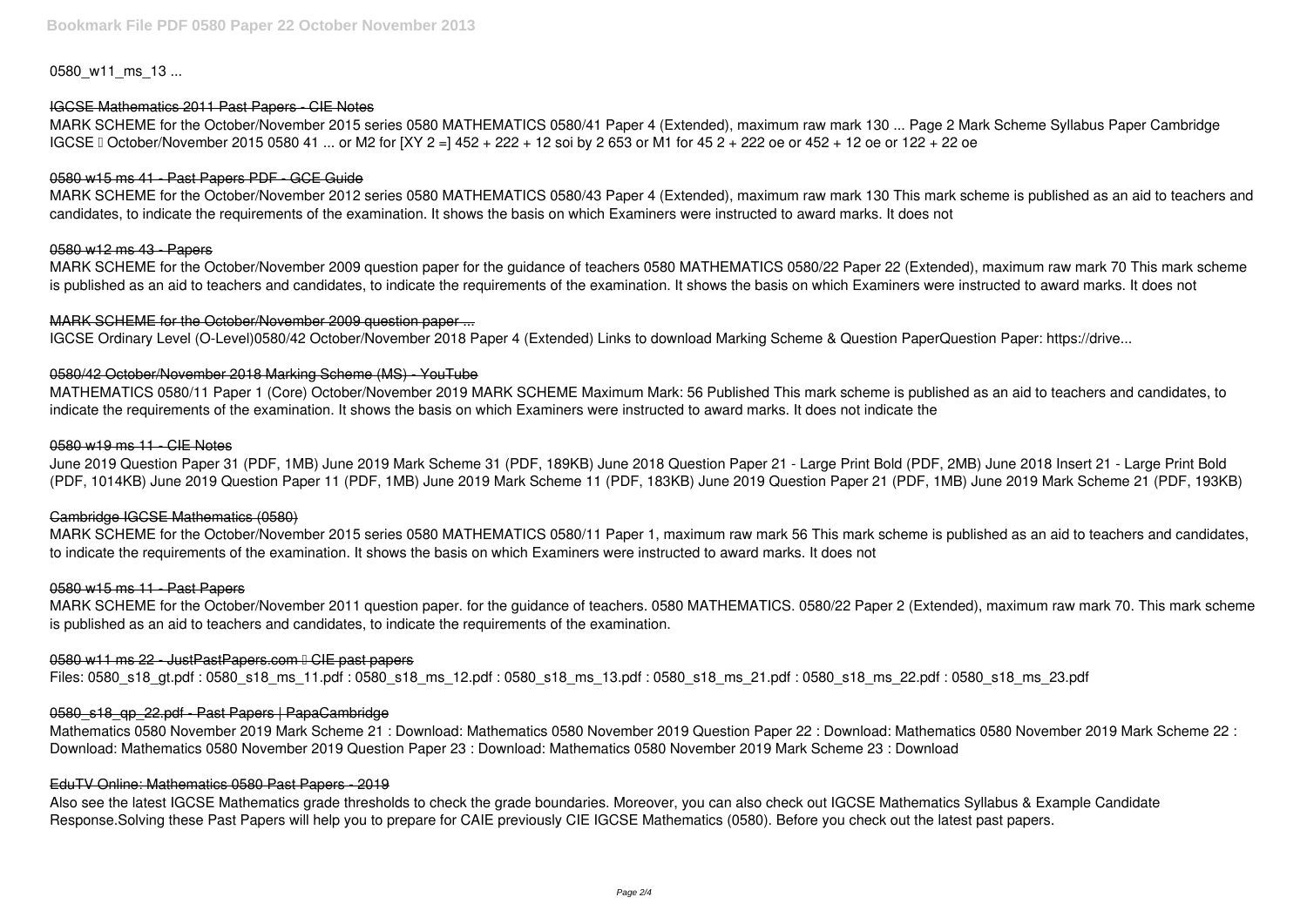0580/22 October/November 2019 Marking Scheme (MS) \*Audio Voiceover**0580/22 October/November 2014 Marking Scheme (MS)** *0580/22 October/November 2016 Marking Scheme (MS) 0580/22/Oct/Nov/2019 0580/22 October/November 2015 Marking Scheme (MS) 0580/22/O/N/19 Worked Solutions| IGCSE Math Paper 2019 (EXTENDED)* 0580/22 October/November 2016 Marking Scheme (MS) AUDIO VOICE OVER0580/22 October/November 2013 Marking Scheme (MS) *0580/22 October/November 2018 Marking Scheme (MS) 0580/22/O/N/14 | Worked Solutions | 2014 IGCSE Maths Paper (EXTENDED) #0580/22/OCT/NOV/2014 #0580 0580/22 October/November 2017 Marking Scheme (MS)* 0580/22 October/November 2017 Marking Scheme (MS) \*Audio Voice Over *0580/22/M/J/20 | Worked Solutions | IGCSE Math Paper 2020 (EXTENDED) #0580/22/MAY/JUNE/2020 #0580* **0580/21/M/J/20 | Worked Solutions | IGCSE Math Paper 2020 (EXTENDED) #0580/21/MAY/JUNE/2020 #0580** *0580/42/O/N/18 | Worked Solutions | IGCSE Math Paper 2018 (EXTENDED)* **Solving entire Past Maths Paper 22 October/November 2015 - ExplainingMaths.com** *0580/41/O/N/19 Worked Solutions| IGCSE Math Paper 2019 (EXTENDED)* 0580/22/F/M/18 Worked Solutions| IGCSE Math Paper 2018 (EXTENDED) *0580/42/O/N/19 Worked Solutions| IGCSE Math Paper 2019 (EXTENDED) 0580/21/O/N/17 | Worked Solutions | 2017 IGCSE Maths Paper (EXTENDED) #0580/21/OCT/NOV/2017 #0580 iGCSE Mathematics Exam Paper 2 May / June 2018 Version 2 Full Walkthrough* IGCSE Math (0580) Past Papers: 2015 May/June p21 (Part 1) IGCSE MATHS PAPER 2 0580 OCT/NOV 2019 PAPER 22 SOLVED. O/N/22/19. PART -1 MATHS FOR EVERYTHING *IGCSE MATHS PAPER 2 0580 OCT/NOV 2019 PAPER 22 SOLVED. O/N/22/19. PART -2 MATHS FOR EVERYTHING* 0580/22/O/N/15 | Worked Solutions | 2015 IGCSE Maths Paper (EXTENDED) #0580/22/OCT/NOV/2015 #0580 0580/22/O/N/17 | Worked Solutions | IGCSE Math Paper 2017 (EXTENDED) #0580/22/OCT/NOV/2020 #0580 **IGCSE MATHS PAPER 2 0580 OCT/NOV 2018 PAPER 22 SOLVED. O/N/22/18. PART -2 MATHS FOR EVERYTHING** 0580/22/O/N/16 | Worked Solutions | 2016 IGCSE Maths Paper (EXTENDED) #0580/22/OCT/NOV/2016 #0580 IGCSE MATHS PAPER 2 0580 OCT/NOV 2018 PAPER 22 SOLVED. O/N/22/18. PART -1 MATHS FOR EVERYTHING **0580/22/O/N/19 [Question 8] CIE IGCSE Mathematics Paper 2 October/November 2019** 0580 Paper 22 October November MATHEMATICS 0580/22 Paper 2 (Extended) October/November 2019 MARK SCHEME Maximum Mark: 70 Published This mark scheme is published as an aid to teachers and candidates, to indicate the requirements of the examination. It shows the basis on which Examiners were instructed to award marks. It does not indicate the

18 January 2019 : October / November 2018 papers are updated. Feb / March and May / June 2019 papers will be updated after result announcements. 1 June 2019 : Feb II March Papers Updated. 12/01/2020 : IGCSE Maths 2019 October/November Past Papers are updated. 25 August 2020 : Feb / March 2020 and May / June Mathematics 0580 Past Papers are ...

# 0580 w19 ms 22 - Past Papers | GCE Guide

Mark Scheme of Cambridge IGCSE Mathematics 0580 Paper 22 Winter or October November 2017 examination.

## Cambridge IGCSE Math 0580/22 Mark Scheme Oct/Nov 2017 ...

MATHEMATICS 0580/22 Paper 2 (Extended) October/November 2018 MARK SCHEME Maximum Mark: 70 Published This mark scheme is published as an aid to teachers and candidates, to indicate the requirements of the examination. It shows the basis on which Examiners were instructed to award marks. It does not indicate the

## Cambridge Assessment International Education ... - Past Papers

IGCSE Ordinary Level (O-Level) 0580/22 October/November 2019 Paper 2 (Extended) Links to download Marking Scheme & Question Paper Question Paper & Marking Sc...

# 0580/22 October/November 2019 Marking Scheme (MS) \*Audio ...

MARK SCHEME for the October/November 2014 series 0580 MATHEMATICS 0580/22 Paper 2 (Extended), maximum raw mark 70 This mark scheme is published as an aid to teachers and candidates, to indicate the requirements of the examination. It shows the basis on which Examiners were instructed to award marks. It does not

## 0580 w14 ms 22 - Papers | XtremePapers

MARK SCHEME for the October/November 2015 series 0580 MATHEMATICS 0580/22 Paper 2 (Extended), maximum raw mark 70 This mark scheme is published as an aid to teachers and candidates, to indicate the requirements of the examination. It shows the basis on which Examiners were instructed to award marks. It does not

## 0580 w15 ms 22 - Past Papers PDF - GCE Guide

# IGCSE Mathematics 0580 Past Papers March, May & November ...

Past Papers . CIE Past Papers. CIE AS and A level Past Papers; CIE O level Past Papers ... 0580 s11 qp 22. 0580 s11 qp 23. 0580 s11 qp 31. 0580 s11 qp 32. 0580 s11 qp 32. 0580 s11 qp 33. 0580 s11 qp 41. 0580 s11 qp 42. 0580 s11 qp 43. IGCSE Mathematics October & November Past Papers. 0580 w11 er. 0580 w11 qt. 0580 w11 ms 11. 0580 w11 ms\_12. 0580 w11 ms 13 ...